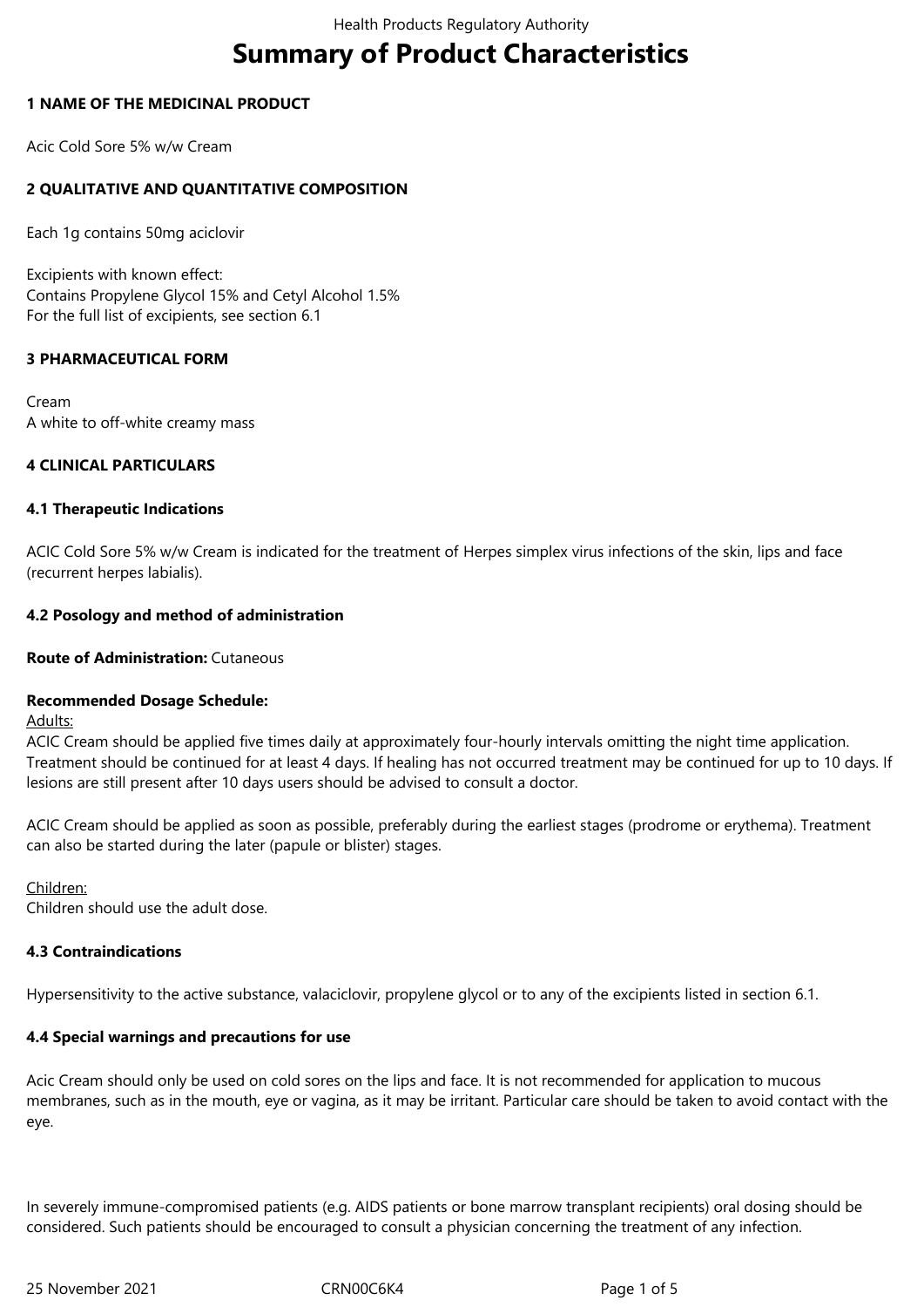#### Health Products Regulatory Authority

People with particular severe recurrent herpes labialis should be encouraged to seek medical advice.

Cetostearyl alcohol may cause local skin reactions (e.g. contact dermatitis). Propylene glycol may cause skin irritation.

#### **4.5 Interaction with other medicinal products and other forms of interactions**

No clinically significant interactions have been identified.

#### **4.6 Fertility, pregnancy and lactation**

## **Fertility**

See clinical studies in section 5.3.

#### **Pregnancy**

The use of aciclovir cream should be considered only when the potential benefits outweigh the possibility of unknown risks. However, the systemic exposure to aciclovir from topical application of aciclovir cream is very low.

A post-marketing aciclovir pregnancy registry has documented pregnancy outcomes in women exposed to any formulation of aciclovir. The registry findings have not shown an increase in the number of birth defects amongst aciclovir exposed subjects compared with the general population, and any birth defects showed no uniqueness or consistent pattern to suggest a common cause. Systemic exposure to aciclovir from topical application of aciclovir cream is very low.

Systemic administration of aciclovir in internationally accepted standard tests did not produce embryotoxic or teratogenic effects in rabbits, rats or mice.

In a non-standard test in rats, foetal abnormalities were observed but only following such high subcutaneous doses that maternal toxicity was produced. The clinical relevance of these findings is uncertain.

#### **Lactation:**

Limited human data show that the drug does pass into breast milk following systemic administration. However, the dosage received by a nursing infant following maternal use of aciclovir cream would be insignificant.

#### **4.7 Effects on ability to drive and use machines**

Not applicable.

## **4.8 Undesirable effects**

The following convention has been used for the classification of undesirable effects in terms of frequency: very common  $\geq$ 1/10, common ≥ 1/100 and < 1/10, uncommon ≥ 1/1000 and < 1/100, rare ≥ 1/10,000 and < 1/1000, very rare < 1/10,000

#### *Skin and subcutaneous tissue disorders*

#### **Uncommon**

- Transient burning or stinging following application of Acic Cream
- Mild drying or flaking of the skin
- Itching

## **Rare**

- Erythema
- Contact dermatitis following application. Where sensitivity tests have been conducted, the reactive substances have

most often been shown to be components of the cream rather than aciclovir.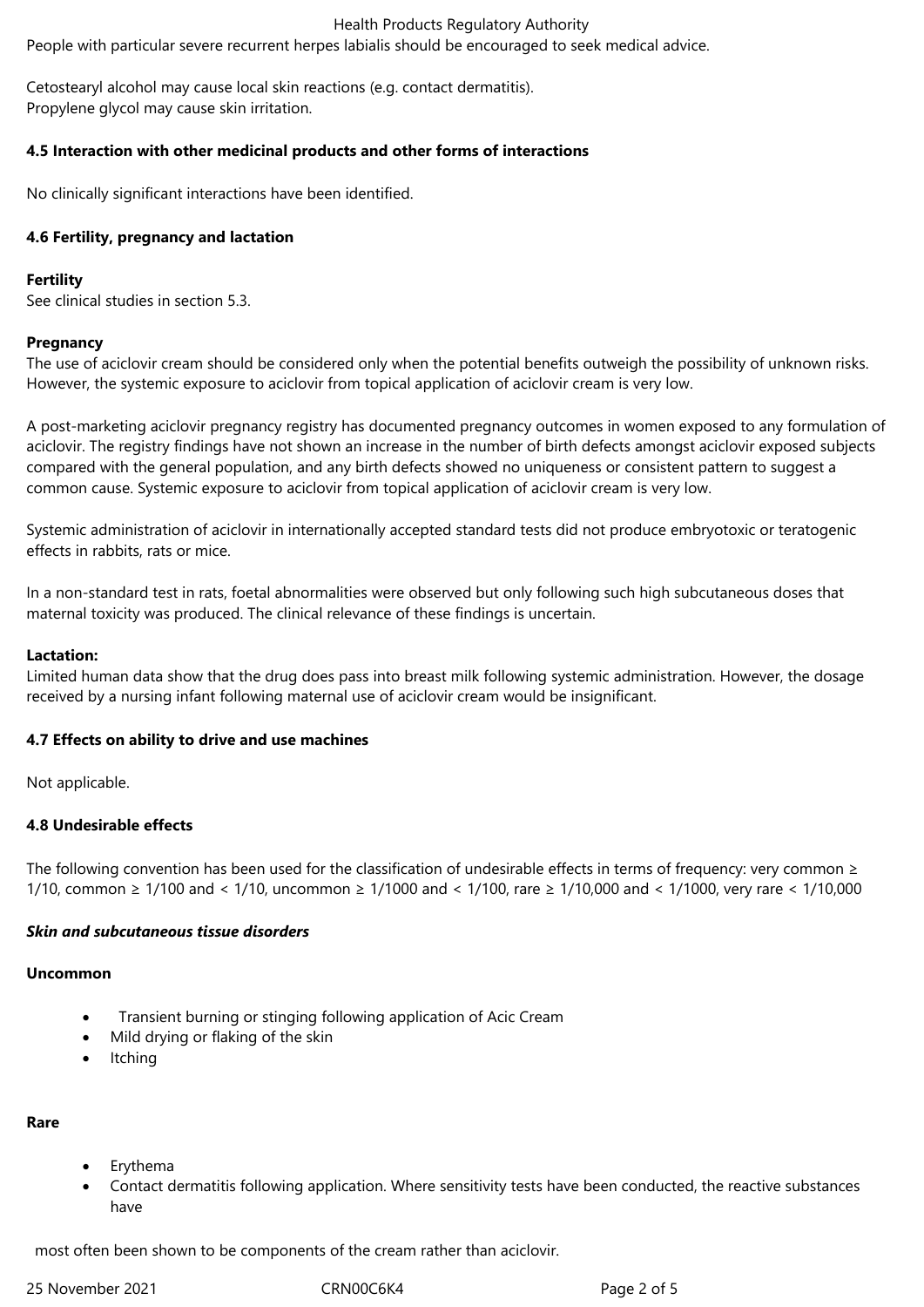#### **Very rare**

Immediate hypersensitivity reactions including angioedema and urticaria.

#### Reporting of suspected adverse reactions

Reporting suspected adverse reactions after authorisation of the medicinal product is important. It allows continued monitoring of the benefit/risk balance of the medicinal product. Healthcare professionals are asked to report any suspected adverse reactions via HPRA Pharmacovigilance, Earlsfort Terrace, IRL - Dublin 2; Tel: +353 1 6764971; Fax: +353 1 6762517. Website: www.hpra.ie; E-mail: medsafety@hpra.ie.

#### **4.9 Overdose**

No unto[ward effects w](http://www.hpra.ie/)ould b[e expected if the ent](mailto:medsafety@hpra.ie)ire contents of a 2g tube of aciclovir cream containing 100 mg of aciclovir were ingested orally.

## **5 PHARMACOLOGICAL PROPERTIES**

## **5.1 Pharmacodynamic properties**

ATC Code: D06BB03: Antibiotics and chemotherapeutics for dermatological use. Antivirals

Aciclovir is an antiviral agent which is highly active in vitro against Herpes simplex virus (HSV) types I and II and Varicella zoster virus. Toxicity to mammalian host cells is low.

Aciclovir is phosphorylated after entry into herpes infected cells to the active compound aciclovir triphosphate. The first step in this process is dependent on the presence of the HSV-coded thymidine kinase.

Aciclovir triphosphate acts as an inhibitor of and substrate for the herpes specified DNA polymerase preventing further viral DNA synthesis without affecting normal cellular processes.

Aciclovir cream significantly reduced episodes healing time (p<0.02) and time to pain resolution (p<0.03) compared with placebo cream in two large, double-blind, randomize clinical studies involving 1.385 subjects with recurrent herpes labialis. Overall approximately 60% of patients started treatment at an earlier lesion stage (prodrome or erythema) and 40% at a late lesion stage (papule or blister).

## **5.2 Pharmacokinetic properties**

Limited pharmacology studies have shown only minimal systemic absorption of aciclovir following repeated topical administration of aciclovir cream.

## **5.3 Preclinical safety data**

There is no experience of the effect of aciclovir cream on human female fertility. In patients with normal sperm count, chronically administered oral aciclovir has been shown to have no clinically significant effect on sperm count, motility or morphology.

## **NON-CLINICAL INFORMATION**

#### **Mutagenicity**

The results of a wide range of mutagenicity tests in-vitro and in-vivo indicate that aciclovir does not pose a genetic risk to man.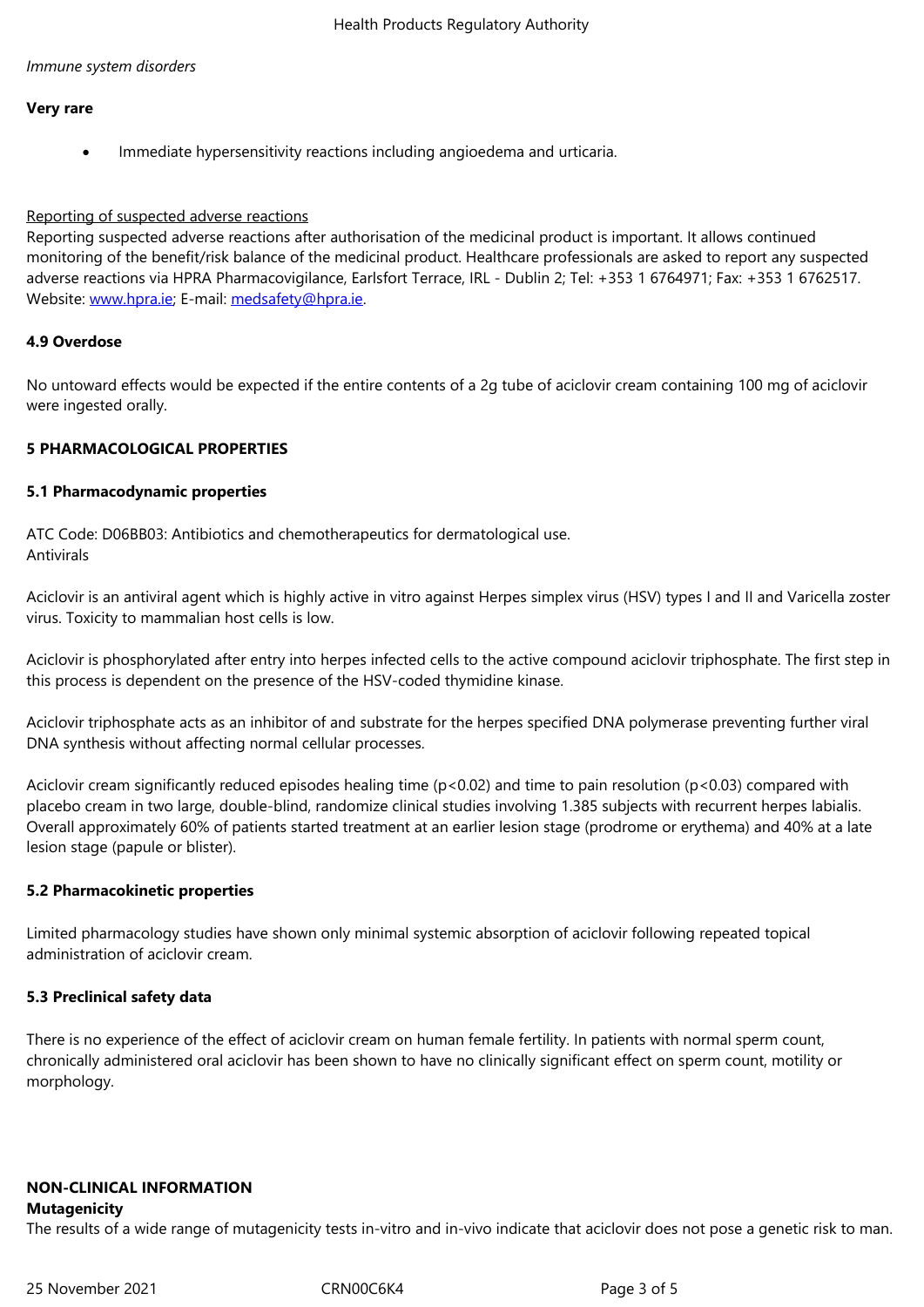## **Carcinogenicity**

Aciclovir was not found to be carcinogenic in long term studies in the rat and the mouse.

## **Fertility**

Largely reversible adverse effects on spermatogenesis in association with overall toxicity in rats and dogs have been reported only at systemic doses of acyclovir greatly in excess of those employed therapeutically. Two generation studies in mice did not reveal any effect of orally administered acyclovir on fertility.

## **6 PHARMACEUTICAL PARTICULARS**

## **6.1 List of excipients**

Stearoyl macrogolglycerides Dimeticone 350 Cetyl alcohol White soft paraffin Liquid paraffin Propylene glycol Purified water

## **6.2 Incompatibilities**

Not applicable.

## **6.3 Shelf life**

36 months

## **6.4 Special precautions for storage**

Do not store above 25°C. Do not refrigerate. Store in the original package.

## **6.5 Nature and contents of container**

Acic Cold Sore 5% w/w Cream is packed in tubes of 2 g internally lacquered aluminium tubes with polyethylene caps.

# **6.6 Special precautions for disposal of a used medicinal product or waste materials derived from such medicinal product and other handling of the product**

Dilution: Acic Cold Sore 5%w/w Cream should not be diluted or used as a base for incorporation of other medicaments.

# **7 MARKETING AUTHORISATION HOLDER**

Rowex Ltd Newtown Bantry Co. Cork Ireland

## **8 MARKETING AUTHORISATION NUMBER**

PA0711/017/006

## **9 DATE OF FIRST AUTHORISATION/RENEWAL OF THE AUTHORISATION**

Date of first authorisation: 23rd November 2012 Date of last renewal: 22<sup>nd</sup> November 2017